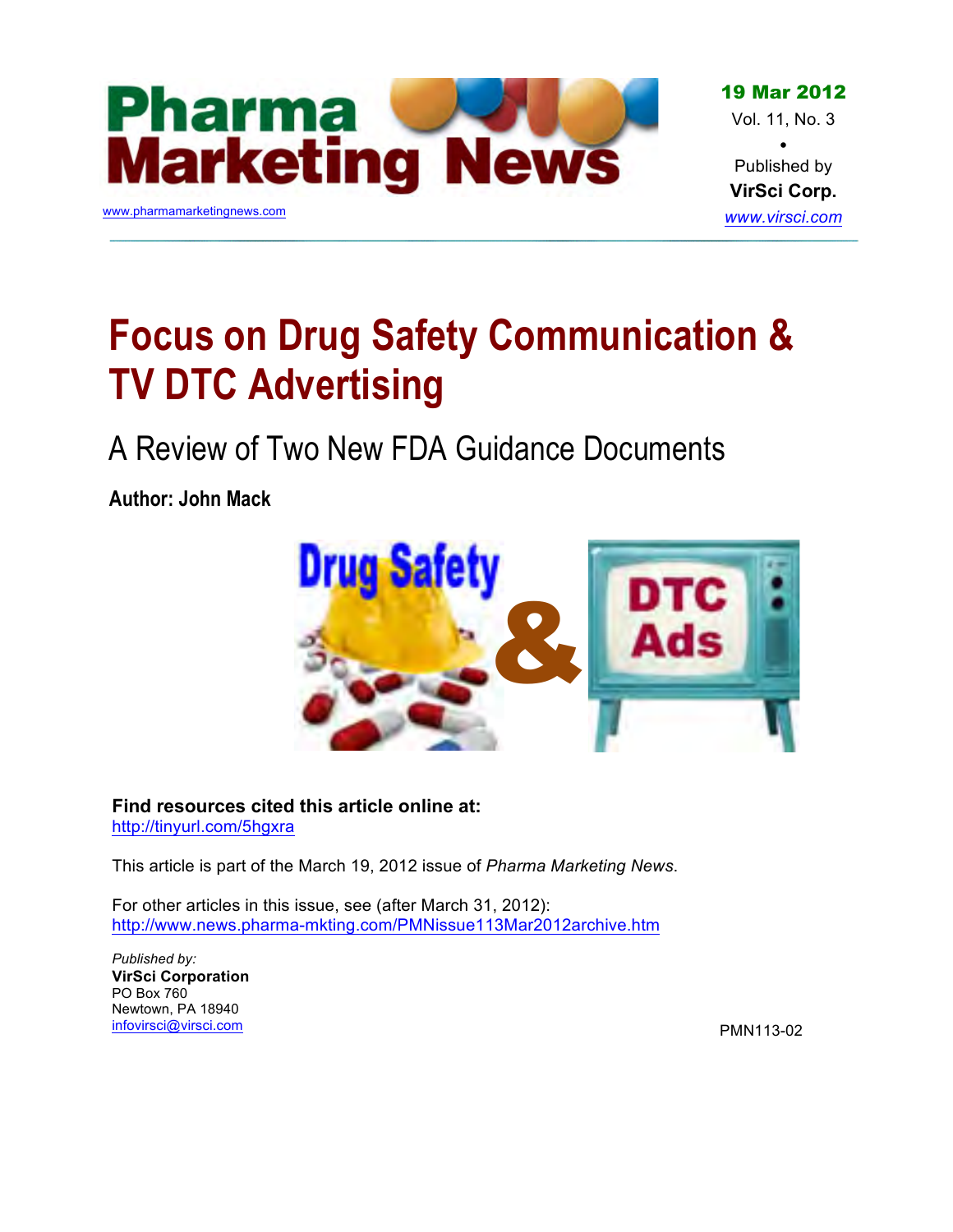DA recently published two important guidances I that concern the dissemination of drug information to consumers. FDA's Center for Drug Evaluation **Example 15 DA recently published two important guidances**<br>that concern the dissemination of drug information<br>to consumers. FDA's Center for Drug Evaluation<br>and Research (CDER) issued guidance regarding how the agency will classify and communicate drug safety information ("Classifying Significant Postmarketing Drug Safety Issues" and "Drug Safety Information—FDA's Communication to the Public"[; see http://bit.ly/wGUNCd\).](http://bit.ly/wGUNCd) FDA's Office of Prescription Drug Promotion (OPDP, formerly DDMAC) issued guidance regarding mandatory review of TV direct-to-consumer (DTC) ads prior to dissemination ("Direct-to-Consumer Television Advertisements—FDAAA DTC Television Ad Pre-Dissemination Review Program["; see http://bit.ly/FO8qRp\).](http://bit.ly/FO8qRp)

## **Safety First**

Let's look at the CDER guidance first.

From approval through post-marketing, CDER provides information about drug risks and benefits to health care professionals and patients, especially when that information has generated a specific concern. In recent years, CDER has begun making information on potential drug risks available to the public earlier—often while the Center is evaluating safety data and determining whether any regulatory action is warranted.

FDA acknowledges the "tension" created by implementting the "dual goals of having people informed as early as possible and having that information thoroughly substantiated. Despite this tension," says the FDA, "we lean toward early communication of emerging drug safety information unless, in our judgment, the information available is not reliable enough to be useful and could mislead the public. We recognize this means that, in some cases, we will have to say that a safety concern 'has not yet been substantiated.'"

## **Not All Safety Issues are Urgent**

In 2007, CDER launched a centralized tracking system called DARRTS (Document Archiving, Reporting, and Regulatory Tracking System), which contains "tracked safety issues" or TSIs.

CDER claims that almost 1,000 TSIs have been entered into DARRTS since its inception. "Although all of these issues are considered significant," says CDER in the draft guidance, "all 1,000 TSIs are not, in fact, of the same urgency. Without sufficient resources to manage all TSIs equally, FDA has been prioritizing them on a case-by-case basis, but without an agreed-to priority framework."

## **Hazard Assessment**

The guidance specifies that CDER will estimate the hazard posed by a significant tracked safety issue, based on three variables:

- (1) the relative seriousness of the issue;
- (2) the estimated size of the population exposed to the risk of the drug; and
- (3) the suspected frequency of harm to patients exposed to the drug.

"The combination of factors 2 and 3 provides an estimate of population risk; the combination of factors 1 and 3 provides an estimate of personal risk to the patient," says CDER in the guidance.

After assessing the hazard posed by the safety issue, based on the three factors discussed above, CDER staff may consider a range of other modulating factors that have the potential to elevate or, in some circumstances, lower the classification of the safety issue. These factors include the availability of therapeutic alternatives, the clinical setting in which the drug is used, and if there are risks to vulnerable populations such as children, older patients, or pregnant women.

#### **Social Media Implications**

Brad Pendergraph, Manager, Consumer Digital & Social Engagement at Novartis, posed some questions on his personal blog about the impact of social media on the collection and dissemination of drug safety information (see "FDA Guidance that may... or may [not... have anything to do with me"; http://bit.ly/FPOVUh\).](http://bit.ly/FPOVUh)

NOTE: Brad Pendergraph 's opinions are his own and do not reflect the opinions of his employer.

Pendergraph was concerned about drug safety issues (adverse events) received by CDER that may lack precise and reliable information about the frequency of the adverse event or the increase in risk posed to patients exposed to the drug. "If such information is lacking," says the guidance, "staff will use the existing information on seriousness, and size of the population at risk, and then the modulating factors to classify the TSI."

"What struck me …is the whole 11 page document does not discuss where the information arises from," said Pendergraph. "Is this solely based on reports from physicians? clinical trial outcomes? reports from patients via MedWatch? media outlets? Or... as I'm thinking... does this include trawling Social Media?"

"Patients will discuss their experiences on a drug, and those experiences may include unnecessary positive claims or adverse events," said Pendergraph. "While an actually trackable adverse event is generally few and far between—I've seen 4 in the last 5 years—there may be information being culled from closed platforms, or by integrating other data sources that CDER may have at

*Continues…*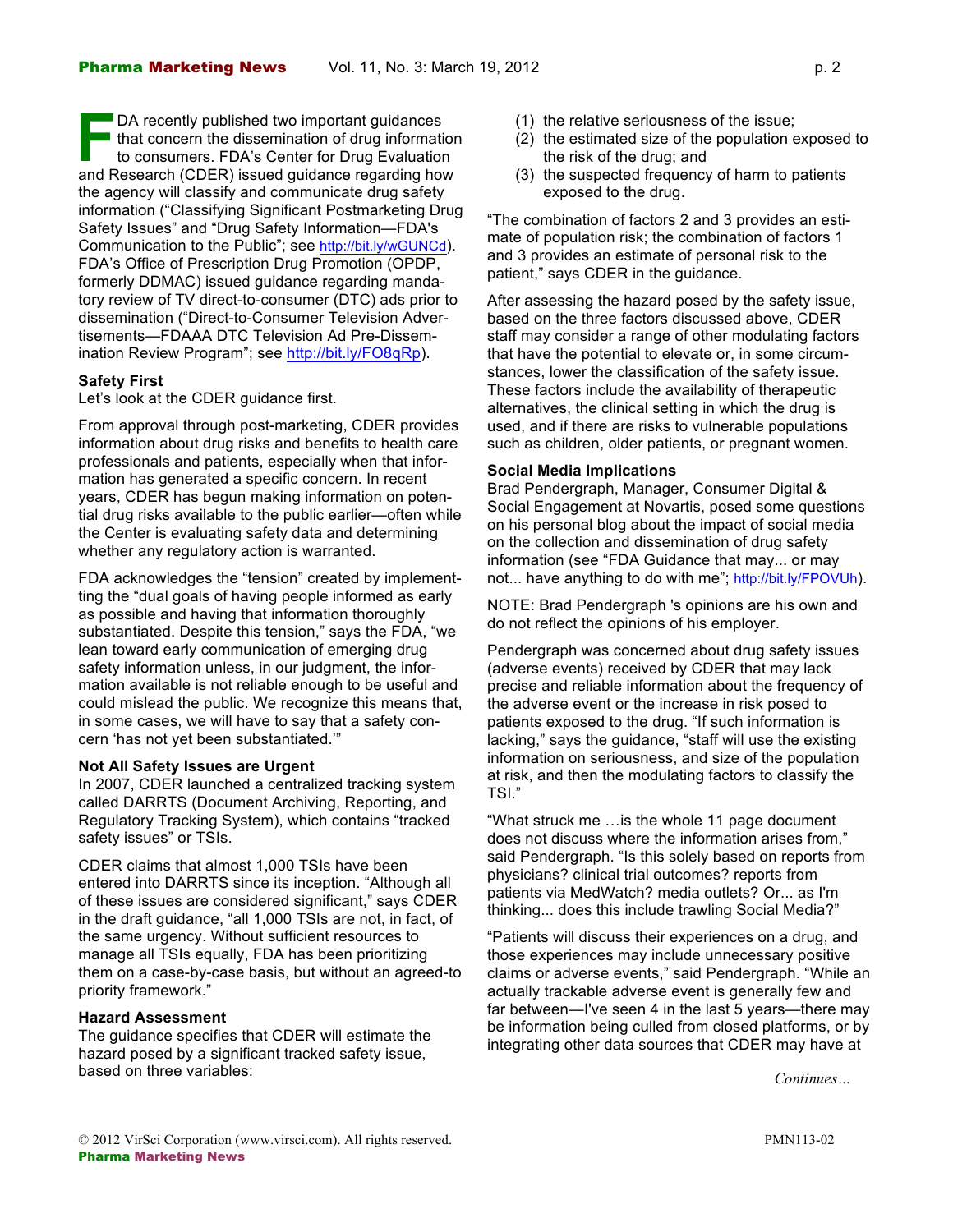its disposal. For me, this is another wakeup call that we need to expand our listening beyond PR-style KPIs such as 'We got mentioned 1000 times' into much more in-depth sentiment or human language analytics."

## **Mission: Correcting Misleading Information**

Pendergraph believes that pharmaceutical companies as well as the FDA have the duty to correct misinformmation that consumers may get from mainstream and social media sources.

FDA notes that its decisions to communicate about important drug safety issues are affected by information the public has received from sources other than FDA, such as the mainstream media. "In these cases," says FDA, "the safety of a particular drug or drug class may be publicly questioned based on information provided by these other sources that may be incorrect, incomeplete, or misleading. In such cases, FDA may issue a statement or engage in other methods of communication to clarify or correct information and respond to public interest."

Pendergraph contends that "Big Pharma has one of the most comprehensive data sets regarding safety for all of their marketed molecules." He asks, then answers, the question: "what benefit can Big Pharma derive from correcting 'incorrect, incomplete, or misleading' information?"

"The answers to that question move us into the realm of things like trusted partner in providing quality healthcare, acting in the best interest of our business partners, or behaving in a socially responsible manner," says Pendergraph.

"Big Pharma has very highly worded mission statements. I believe that achieving those mission statements is an ROI all to itself," said Pendergraph. "There are a lot of other relatable KPIs that we could tie to this, like the value of a happy customer, influence of eCOLs or eKOLs, rating high in SEO rankings in the areas of our expertise. These are soft measures, for sure, but I'm sure that our ROI calculations involve lots of tangential soft measures like these."

## **Preview of TV Ads**

On September 27, 2007, President Bush signed into law the Food and Drug Administration Amendments Act of 2007 (FDAAA), which gives FDA the authority to ". . . require the submission of any television advertisement for a drug . . . not later than 45 days before dissemination of the television advertisement." Nearly five years later, on March 12, 2012, the FDA published its "Draft Guidance for Industry Direct-to-Consumer Television Advertisements — FDAAA DTC Television Ad Pre-Dissemination Review Program" in the Federal registe[r \(see http://bit.ly/Ag5eEM\).](http://bit.ly/Ag5eEM)

Up until now, the FDA allowed the VOLUNTARY submission of TV ads for review prior to airing, but did not require it.

The draft guidance details which type of TV ads REQUIRE approval prior to "dissemination," how long it will take FDA to review these ads and get back to the sponsor (45 days), and what the sponsor can do if the FDA does NOT meet the 45-day deadline. Of course, it also mentions CRIMINAL and CIVIL MONETARY penalties that may be sought by the FDA for violations.

## **Which Ads Will Require "Pre-dissemination" Review?**

FDA intends to require sponsors to submit TV ads for pre-dissemination review in the following categories:

- Category 1: The initial TV ad for any prescripttion drug or the initial TV ad for a new or expanded approved indication for any prescription drug
- Category 2: All TV ads for prescription drugs subject to a Risk Evaluation and Mitigation Strategy (REMS) with elements to assure safe use (see section 505-1(f) of the FD&C Act)
- Category 3: All TV ads for Schedule II controlled substances
- Category 4: The first TV ad for a prescription drug following a safety labeling update that affects the Boxed Warning, Contraindications, or Warnings & Precautions section of its labeling
- Category 5: The first TV ad for a prescription drug following the receipt by the sponsor of an enforcement letter (i.e. a Warning or untitled letter) for that product that either cites a TV ad or causes a TV ad to be discontinued because the TV ad contained violations similar to the ones cited in the enforcement letter
- Category 6: Any TV ad that is otherwise identified by FDA as subject to the predissemination review provision

"Specifically, these categories allow the Agency to review and provide comments on TV ads for prescripttion drugs with particularly serious risks," says the FDA. Other people, such as Arnie Friede, a former FDA associate chief counsel and a former senior corporate counsel at Pfizer, think FDA will be reviewing ALL ads prior to dissemination. "Now it seems that

*Continues…*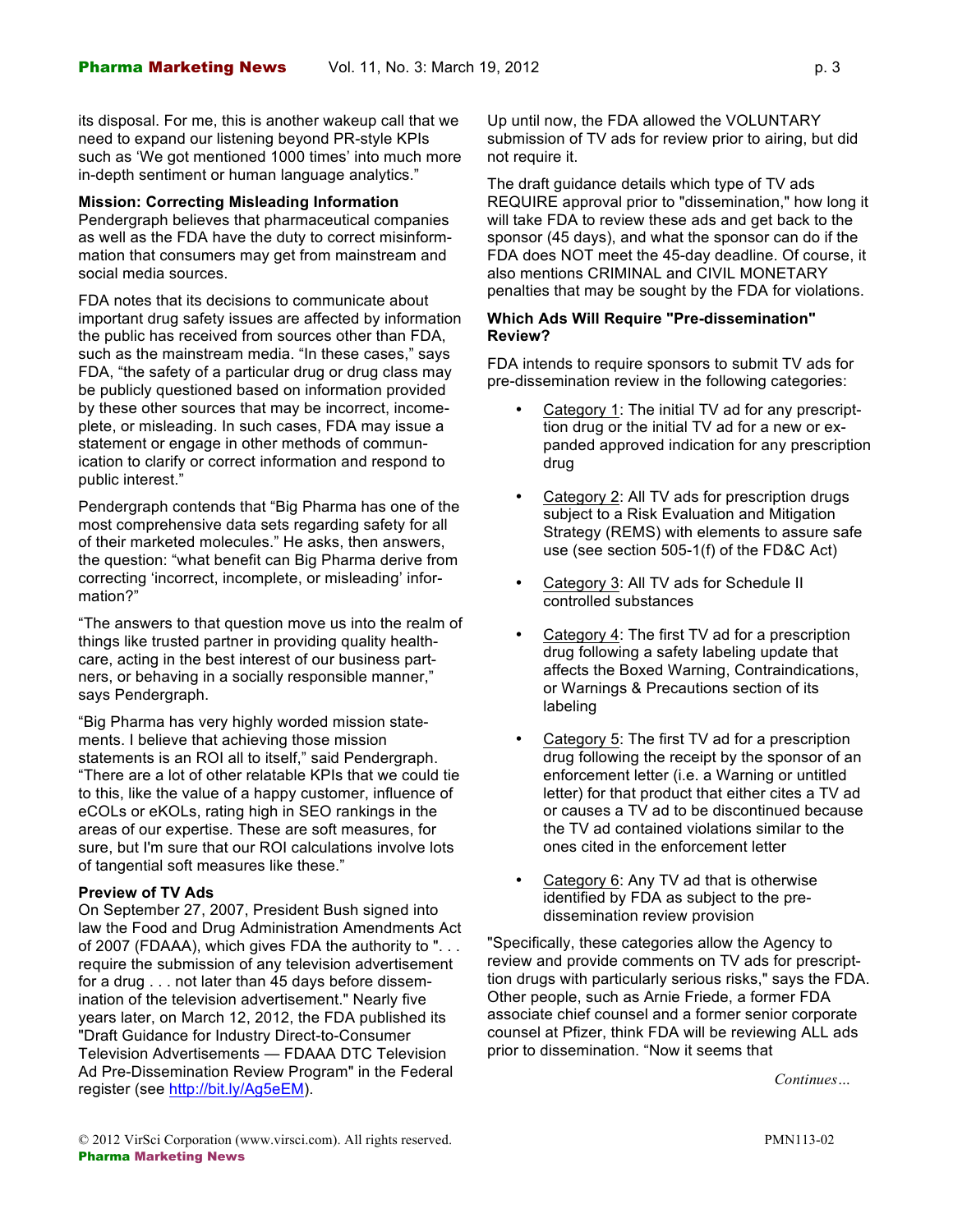## **The 45-day "Shot Clock"**

Regarding the 45-day review period, FDA says: "Once the 45-day review time has elapsed, there is no specific legal consequence resulting from disseminating the proposed TV ad without waiting for FDA's comments. However, once an ad is disseminated, the sponsor is at risk of enforcement action if the ad violates the FD&C Act and implementing FDA regulations."

That is, if the FDA misses its deadline, the situation reverts back to what is the current practice—air the commercial and perhaps suffer the consequences, which could be nothing more than a warning letter, but may also require the sponsor to air a correction.

"This guidance creates an FDA 'shot clock' that doesn't allow you to take a shot at broadcast marketing for an additional 45 days," said Coalition for Healthcare Commun**PhRMA DTC Guiding Principle #6**

In order to foster responsible communication between patients and health care professionals, companies should spend an appropriate amount of time to educate health professionals about a new medicine or a new therapeutic indication and to alert them to the upcoming advertising campaign before commencing the first DTC advertising campaign. In determining what constitutes an appropriate time, companies should take into account the relative importance of informing patients of the availability of a new medicine, the complexity of the risk-benefit profile of that new medicine and health care professionals' knowledge of the condition being treated. Companies are encouraged to consider individually setting specific periods of time, with or without exceptions, to educate health care professionals before launching a branded DTC television or print advertising campaign. Companies should continue to educate health care professionals as additional valid information about a new medicine is obtained from all reliable sources.

date. In any event, industry seems quite skilled already at extending patent life through a host of 'evegreening' and 'life-cycle management' strategies. I'm guessing that most will find a way to make that 6 weeks back... with interest."

#### **What Exactly Will the FDA Review?**

In the past, FDA has primarily reviewed TV Ad storyboards, which are graphical representations of key scenes in the ad with dialog included. Storyboards are blueprints for production and are created BEFORE any video production has begun. Now, however, FDA requires a video of the TV ad to be submitted to fulfill the submission requirements. Only after the video is submitted will the 45-day review clock start running.

"FDA cannot provide final comments on the acceptability of a TV ad without viewing a final recorded version in its entirety. FDA understands that some sponsors may wish to receive comments from the Agency before producing a final recorded version of the ad. In such situations, sponsors can submit a pre-dissemination review package without a final recorded version of the ad, but once the final re-

ication executive director John Kamp in an MM&M story [\(see http://bit.ly/yN9g40\).](http://bit.ly/yN9g40) "And unfortunately, there's no 'overtime' tacked on at the end of the patent period to recoup the lost sales opportunity."

In a comment to the MM&M piece, Bruce Grant, SVP, Strategic Services at Digitas Health Consulting, disputed the significance of Kamp's "lost sales opportunity" argument. "PhRMA already committed itself to a voluntary DTC waiting period for new drugs (length officially unspecified but in practice 6 months; [see box]). In comparison," noted Grant, "6 weeks seems like small change indeed. And for in-market brands, all this means is that the production cycle needs to begin 45 days earlier to meet the planned air corded version is produced, it will need to be submitted to the Agency for pre-dissemination review."

## **Pushing the Envelope May Be Too Costly**

Alexander Gaffney (@AlecGaffney), health wonk and writer of news for @RAPSorg & Regulatory Focus, had some further thoughts regarding FDA's requirement to review videos and not just storyboards. Gaffney said the guidance would likely cut down on "poor marketing" spending, which could be interpreted to mean "pushing the envelope" spending.

In the past, pharma marketers could submit a storyboard (cheap) and run the ad without waiting for comments from the FDA. The ad could push the

*Continues…*